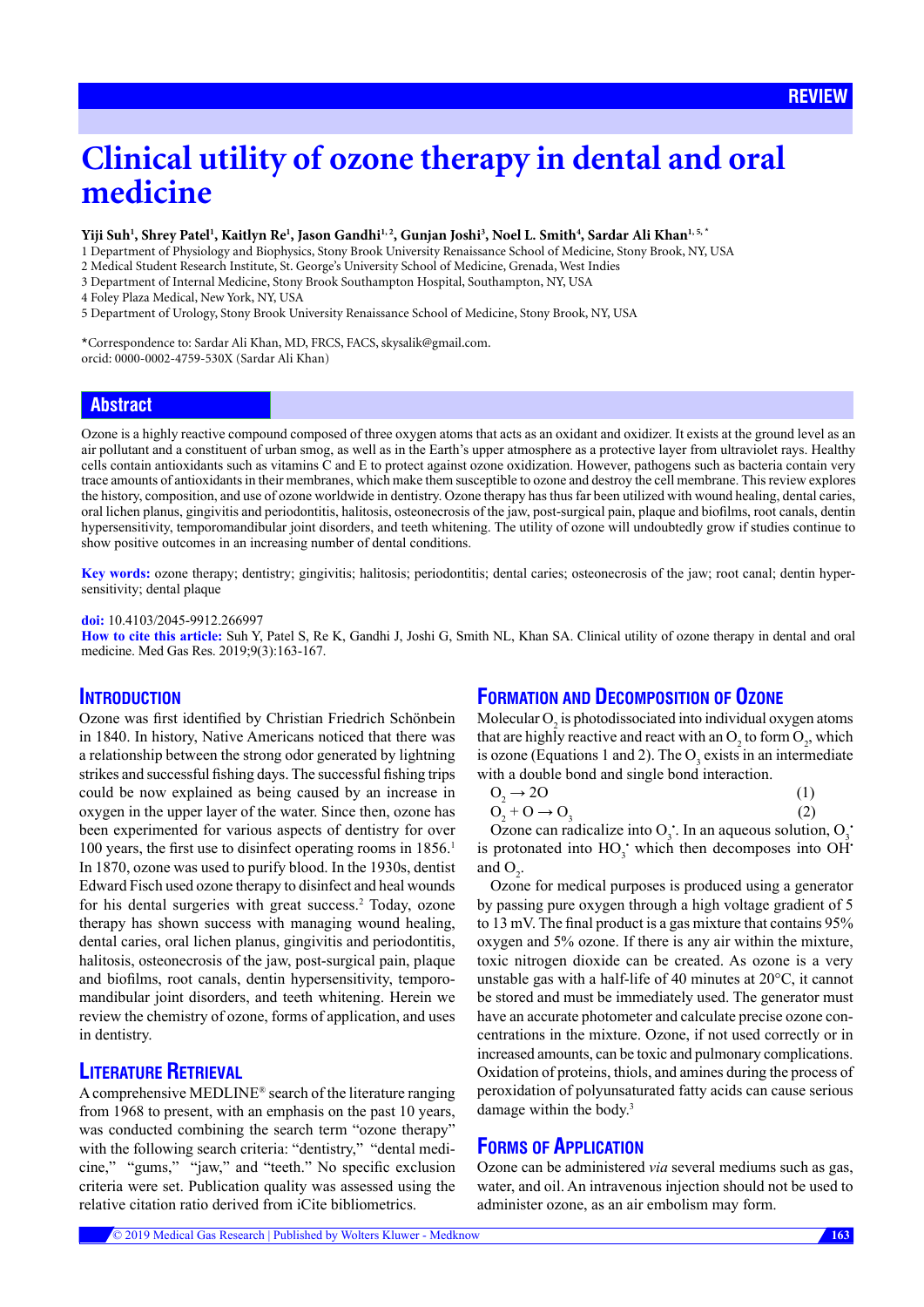**www.medgasres.com**

#### **Gaseous ozone**

There are machines that can generate ozone gas *via* an open system or a sealed suction system. There are adverse effects (**Table 1**) that may arise in an open system upon inhalation, so the sealed suction system is usually used.

## **Ozonated water**

Ozonated water is used as a mouthwash or drinking to kill off bacteria, viruses, and fungi for various issues such as halitosis or gum disease. It is a safer alternative to gaseous ozone.

#### **Ozonated oil**

Ozonated oil can be convenient and provide greater permeation.

# **USES IN DENTISTRY**

Ozone therapy has been met with several applications in dentistry (**Table 2**), although there are contraindications (**Table 3**) to general ozone use to be mindful of.

## **Acceleration of healing**

Planimetric, immunohistochemical, and micromorphological examinations of the wounds of the oral mucosa were conducted in an experiment at the University of Basel, Switzerland. The patients who applied ozonized water on their wounds showed an acceleration of wound healing and earlier wound closing than patients who applied regular water and did not receive treatment.<sup>5</sup> This may be due to the fact that transforming growth factor beta 1 is produced in greater amounts when ozone is present.4

#### **Dental caries management**

Dental caries is a major oral health issue that affects many school children as well as a majority of adults. *Streptococcus mutans* and *Streptococcus sobrinus* are human odontopathogens that are causes of dental caries. Colonization by *Streptococcus mutans* can cause inevitable decay if they grow within deep fissures of the tooth, while *Streptococcus sobrinus*  play a primary role in smooth-surface decay.<sup>6</sup> However, when these bacteria were subject to ozone from an ozone-generating device, there was a significant reduction in ozone-treated samples.<sup>7</sup> Dental caries must be controlled by various methods including preventing the attachment of cariogenic bacteria, changing cell signaling mechanisms, enhancing host defenses, or more. One way to control dental caries is by use of ozone. Ozone can be used in a preventative care routine for root caries. Trials have shown that non-cavitary root caries can be reversed and arrested of progression which eliminates the need for removal. The routine includes application of ozone for 40 seconds, following with the use of remineralizing products.<sup>8</sup> Cavitated lesions are less likely to be successful with ozone application.<sup>9</sup> As caries pyruvate contributes to the progression of tooth demineralization, ozone application can manage further tooth demineralization.<sup>11</sup>

Anxiety can cause several limitations in the treatment of carious lesions in children as well as adults. In a study conducted by Dahnhardt et al.,<sup>12</sup> 93% of children lost their dental anxiety after being treated with ozone. This proves to be a valuable method of treatment in these cases.

# **Table 1: Side effects of ozone therapy**

| Side effects        |
|---------------------|
| Epiphora            |
| Rhinitis            |
| Cough               |
| Headache            |
| Nausea and vomiting |

# **Table 2: Uses of ozone in dentistry**

| <b>Applications in dentistry</b>  | References                                                                                                                                                                                           |
|-----------------------------------|------------------------------------------------------------------------------------------------------------------------------------------------------------------------------------------------------|
| Acceleration of healing           | Bocci et al., <sup>4</sup> Filippi <sup>5</sup>                                                                                                                                                      |
| Dental caries management          | Loesche, <sup>6</sup> Baysan et al., <sup>7</sup> Holmes, <sup>8</sup><br>Baysan and Lynch, <sup>9</sup> Rickard et al., <sup>10</sup><br>Smith et al., <sup>11</sup> Dahnhardt et al. <sup>12</sup> |
| Oral lichen planus                | Kazancioglu and Erisen <sup>13</sup>                                                                                                                                                                 |
| Gingivitis and<br>periodontitis   | Srikanth et al. <sup>2</sup>                                                                                                                                                                         |
| Halitosis                         | Shakunthala et al. <sup>14</sup>                                                                                                                                                                     |
| Osteonecrosis of the jaw          | Ripamonti et al., <sup>15</sup> Petrucci et al., <sup>16,17</sup><br>Agrillo et al. <sup>18</sup>                                                                                                    |
| Pain management                   | Kazancioglu et al., <sup>19</sup> Taşdemir et al. <sup>20</sup>                                                                                                                                      |
| Plaque and biofilm<br>elimination | Baysan et al., <sup>7</sup> Nagayoshi et al. <sup>21</sup>                                                                                                                                           |
| Root canal therapy                | Halbauer et al., <sup>22</sup> Subiksha, <sup>23</sup> Lynch and<br>Schemmer, <sup>24</sup> Case et al. <sup>25</sup>                                                                                |
| Sensitivity                       | Azarpazhooh et al., <sup>26</sup> Dähnhardt et al. <sup>27</sup>                                                                                                                                     |
| Temporomandibular<br>disease      | Daif, <sup>28</sup> Doğan et al., <sup>29</sup> Hammuda et al. <sup>30</sup>                                                                                                                         |
| Teeth whitening                   | Tessier et al., <sup>31</sup> Al-Omiri et al. <sup>32</sup>                                                                                                                                          |

## **Table 3: Contraindications for ozone use**

| <b>Contraindications</b> | <b>References</b>            |  |
|--------------------------|------------------------------|--|
| Alcohol intoxication     | Nogales et al. <sup>33</sup> |  |
| Anemia                   | Nogales et al. $33$          |  |
| Autoimmune disorders     | Nogales et al. $33$          |  |
| Hemorrhage               | Nogales et al. $33$          |  |
| Hyperthyroidism          | Nogales et al. <sup>33</sup> |  |
| Myasthenia               | Nogales et al. $33$          |  |
| Myocardial infarction    | Nogales et al. $33$          |  |
| Ozone allergy            | Nogales et al. $33$          |  |
| Pregnancy                | Nogales et al. $33$          |  |
|                          |                              |  |

## **Oral lichen planus**

Lichen planus is an inflammatory condition that affects the mucous membranes in the mouth. It can cause white, lacy patches or red swollen lesions and open sores in the gum. Application of gaseous ozone has been proven to be effective in increasing wound healing after a high-dose radiotherapy. Results have shown success in the resolution of symptoms at the end of the treatment, strengthening its potential to replace steroid treatment.<sup>13</sup>

## **Gingivitis and periodontitis**

Gingivitis and periodontitis are common inflammatory diseases of the gums. They are a major source of teeth loss due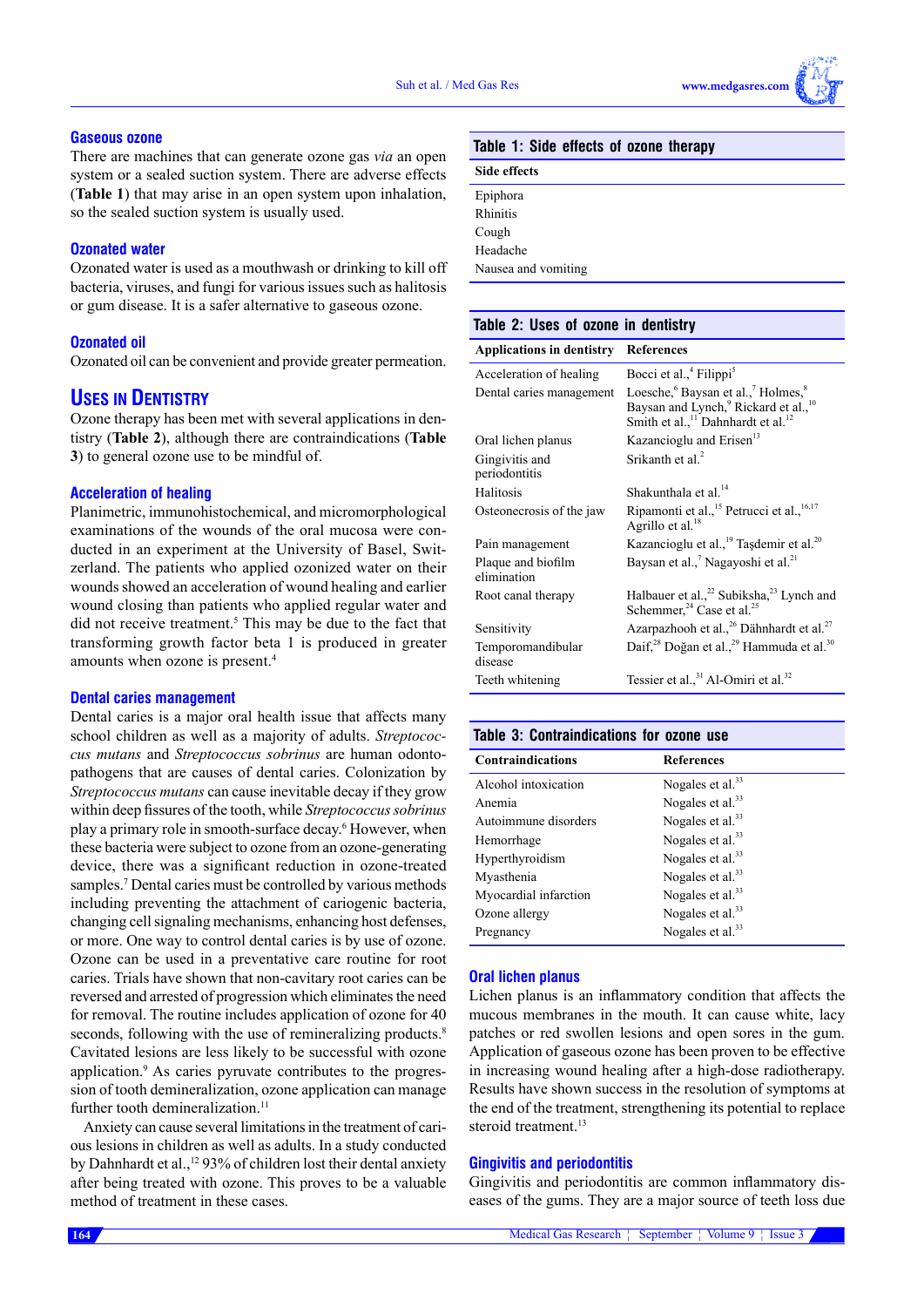to infection. It can cause swelling or tenderness, loose teeth, bleeding, pus, sensitivity, and malocclusion. During the surgery to remove loose or infected teeth, ozonated water can be used as an irrigant. A thin layer of ozonated oil can be applied to the sutures three to four times a day to decrease chances of infection. If the patient has peri-implantitis, gaseous or aqueous ozone can be administered as an irrigant during debridement and curettage.<sup>2</sup> For deepithelialized gingival grafts, ozone-treated groups had higher quality of life due to decrease in postoperative pain.<sup>20</sup>

#### **Halitosis**

Halitosis is chronic bad breath that may be caused due to several issues. Bacteria that forms volatile sulfur compounds such as hydrogen sulfide and methylmercaptan are the main causes of the oral malodor.<sup>34</sup> Some of these contributions to these bacteria may be cavities or gum disease. Deep pockets exist that can entrap bacteria even after a brush or dental cleaning. Infections of the mouth, nose, or throat that leads to postnasal drip can also cause bad breath. The mucus is a source of nourishment for the bacteria to grow. Smoking and tobacco can worsen the bad odors, as well as increase the likelihood of developing gum disease. It can dry out your mouth, which means there is no saliva to remove leftover food or substances from the mouth or fight cavities and infections. There is a correlational relationship between the amount of Porphyromonas gingivalis in saliva and halitosis.<sup>35</sup> Halitosis may also be linked to gastric reflux, diabetes, and kidney or liver disease. Ozone can kill the bacteria, fungi, and viruses within the mouth and diminish halitosis.<sup>14</sup>

#### **Osteonecrosis of the jaw**

Osteonecrosis of the jaw is a side effect that is experienced by patients who are undergoing cancer treatment, bisphosphonates, and denosumab, as well as after a trauma such as a tooth extraction or dental surgery. It is characterized by a loss of blood supply to the bone, causing the bone to break down and may cause exposed alveolar bone. Patients that have bisphosphonate-associated osteonecrosis of the jaw do not have a positive reaction to surgery.<sup>16</sup> After surgery, there are mixed results of the effectiveness of mouthwashes and antibiotics. Ozone administration was proved to be an effective method to treat osteonecrosis of the jaw post-surgery, especially for patients who had a lesion greater than 2.5 cm.<sup>15</sup>

#### **Post-surgical pain management**

When ozone therapy and laser application therapy were paired, a study showed that there were significant lower pain levels following an oral surgery.<sup>19</sup> Pain management is an important aspect of dental surgery, as it can negatively impact the quality of life for the patient for an extended period of time.

#### **Plaque and biofilm elimination**

A biofilm is a complex aggregation of microorganisms on a solid surface such as a tooth. Bacteria that grow in biofilm multiply and embed into a polymeric matrix in channels that have nutrients and water. Biofilms can grow on the tooth surfaces, cracks, epithelial cells lining the gingival sulcus, and more. There are also over 700 bacterial species that can cause periodontal disease.7 Dental plaque is such an example of organized biofilm. In a study conducted in 2004, dental plaque was exposed to ozonated water. After, results showed that the number of viable *Streptococcus mutans* decreased, and the ozone inhibited the accumulation of dental plaque. The results suggests that ozonated water could be helpful in reducing infections caused by the oral microorganisms that exist in dental plaque.<sup>21</sup>

#### **Root canal therapy**

Ozone is being used to disinfect roots after removing the nerves and blood vessels. However, just emptying out the root canal is not the most effective method to prevent bacterial growth, as bacteria can flourish in harsh conditions. The bacteria can grow back, and cause increasing problems. Studies have shown that ozone can disinfect the canals and leave them clean for a year. A study conducted by the University of Zagreb showed that there is a significant decrease of *Streptococcus mitis* and *Propionibacterium acnes after ozone treatment.<sup>22</sup> This therapy* works best when there is the least amount of organic debris that remains, and ozonized water or ozone gas may be utilized. This method is effective because oxygen has a toxic effect on the microaerophilic and anaerobic bacteria.<sup>23</sup>

#### **Dentin hypersensitivity**

Dentin hypersensitivity is usually in association with chronic pupal problems. It causes sharp, short pains that are caused by exposed dentin when it is in contact with thermal, tactile, evaporative, chemical, or osmotic stimuli. There may be a lingering aching discomfort after the stimuli is removed. The amount of pain that is experienced varies in each individual, and can be affected by varying pain tolerance levels, emotional and mental states, previous experience in pain, and environmental factors. The hydrodynamic theory states that dentin is permeable throughout the tubules and when the dentinal fluid movement or permeability increases, sensitivity follows. A supporting study proved that there was an average of 55% decrease of pain level after ozone treatment.26

#### **Temporomandibular joint disorders**

The temporomandibular joint is a hinge that connects your jaw to the temporal bone on your skull. In certain cases, patients have temporomandibular joint dysfunction, where there may be pain or dysfunction of the mastication muscles and the joints. Studies showed that intra-articular ozone gas injection can treat internal derangement of the temporomandibular joint. The ozone gas was injected into the superior joint space.<sup>28</sup> Ozone therapy has been shown to be more effective than medication for treating temporomandibular joint-related pain.29

#### **Teeth whitening**

There are various ways to whiten teeth, whether it is with a home kit or at a dental office. However, it is more difficult to whiten severe stains, which can be caused by ingestion of tetracycline or other methods. Studies have shown that in animal models, the yellowish tinge of tetracycline-stained teeth were reduced in color.<sup>31</sup> In a test conducted by Al-Omiri et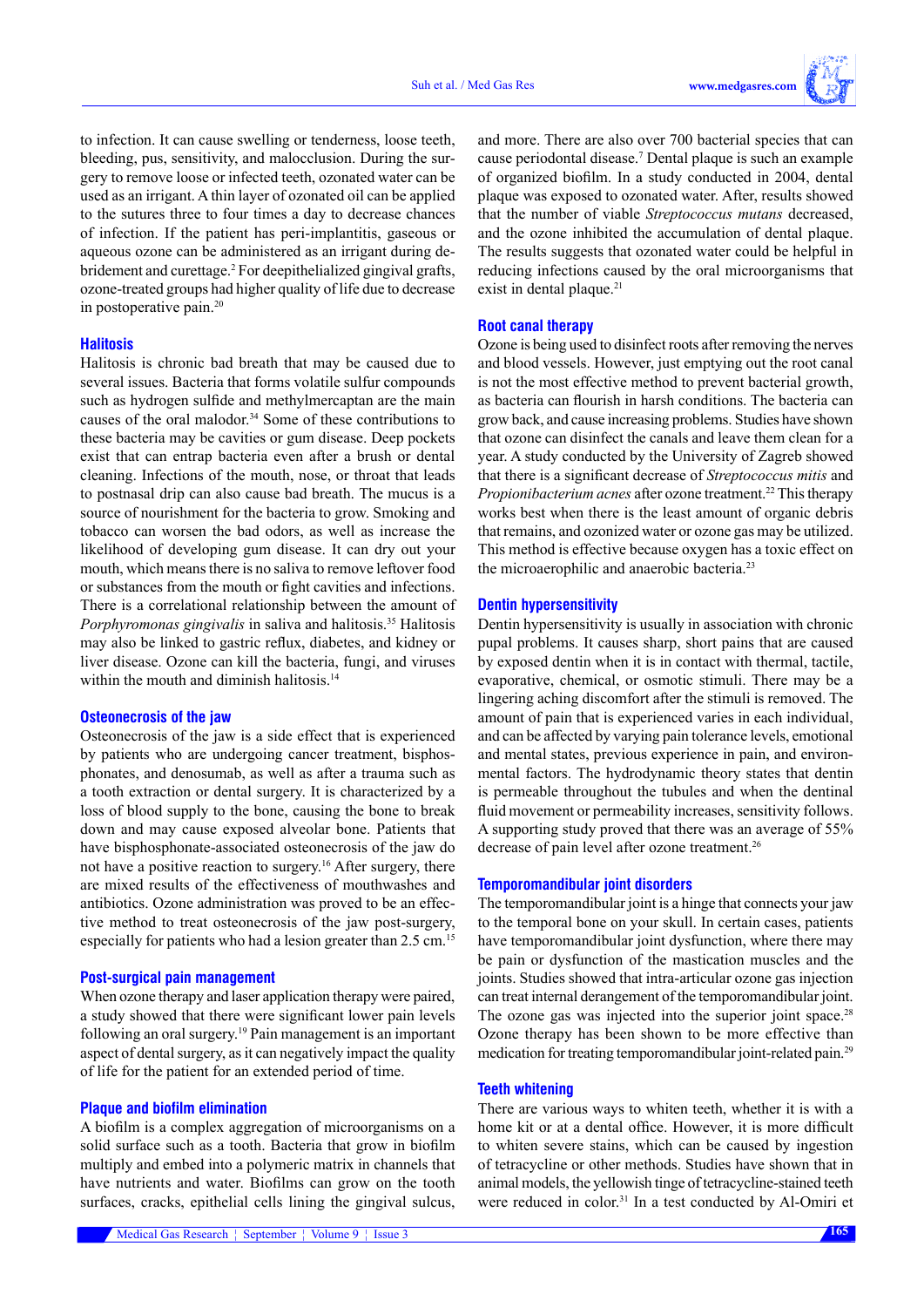al.,33 bleaching teeth with 38% hydrogen peroxide and ozone resulted in whiter teeth than bleaching teeth with only 38% hydrogen peroxide.

# **CONCLUSION**

Ozone therapy is a growing industry that has much potential in many areas of dentistry. There are varying degrees of evidence for the efficacy of ozone therapy in dental medicine. There is generally good evidence for the results of ozone therapy for restorative dentistry, but conflicting or insufficient evidence for ozone therapy in oral surgery and endodontics. Nevertheless, the results that are provided by various clinical trials generally pose a positive alternative treatment method with little to no risks involved. Ozone therapy is valuable in the treatment of many disorders such as sensitivity, root canal therapy, and osteonecrosis of the jaw. More clinical studies with standardized trials are necessary to ensure greater knowledge about the use of ozone in dentistry.

#### **Acknowledgements**

The authors are thankful to Drs. Kelly Warren, Inefta Reid, Todd Miller, and Peter Brink (Department of Physiology and Biophysics, Stony Brook University Renaissance School of Medicine, Stony Brook, NY, USA) for departmental support, as well as Mrs. Wendy Isser and Ms. Grace Garey (Northport VA Medical Center Library, Northport, NY, USA) for literature retrieval.

#### **Author contributions**

YS: Designed, organized, and wrote the review article; designed the outline; solved queries related to scientific publications from the journals. SP: Performed Medline searches, aided in writing the review article and critiqued the literature. KR: Critiqued and applied logical reasoning to the literature. JG: Critiqued and applied logical reasoning to the literature. GJ: Revised the article to add logical reasoning and corrected the literature. NLS: Formulated clinical concepts, reviewed the article, and corrected the references. SAK: Formulated clinical concepts, reviewed the article, and corrected the references. All authors have read and approved the manuscript provided.

# **Conflicts of interest**

The authors have no conflicts of interest to declare. **Financial support**

None.

#### **Copyright license agreement**

The Copyright License Agreement has been signed by all authors before publication.

## **Plagiarism check**

Checked twice by iThenticate.

## **Peer review**

Externally peer reviewed.

## **Open access statement**

This is an open access journal, and articles are distributed under the terms of the Creative Commons Attribution-NonCommercial-ShareAlike 4.0 License, which allows others to remix, tweak, and build upon the work non-commercially, as long as appropriate credit is given and the new creations are licensed under the identical terms.

## **References**

- 1. Chemical Technology: An Encyclopedic Treatment, vol. 1. New York: Barnes & Noble. 1968:82-83.
- 2. Srikanth A, Sathish M, Sri Harsha AV. Application of ozone in the treatment of periodontal disease. *J Pharm Bioallied Sci.* 2013;5:S89-S94.
- 3. Mehlman MA, Borek C. Toxicity and biochemical mechanisms of ozone. *Environ Res.* 1987;42:36-53.
- 4. Bocci V, Luzzi E, Corradeschi F, Silvestri S. Studies on the biological effects of ozone: 6. Production of transforming growth factor 1 by human blood after ozone treatment. *J Biol Regul Homeost Agents*. 1994;8:108-112.
- 5. Filippi A. The influence of ozonised water on the epithelial wound healing process in the oral cavity. Clinic of Oral Surgery, Radiology and Oral Medicine, University of Basel, Switzerldand. Available at: www.oxyplus.net. 2001. Accessed by July 26, 2018.
- 6. Loesche WJ. Role of Streptococcus mutans in human dental decay. *Microbiol Rev.* 1986;50:353-380.
- 7. Baysan A, Whiley RA, Lynch E. Antimicrobial effect of a novel ozone– generating device on micro–organisms associated with primary root carious lesions in vitro. *Caries Res*. 2000;34:498-501.
- 8. Holmes J. Clinical reversal of root caries using ozone, double-blind, randomised, controlled 18-month trial. *Gerodontology.* 2003;20:106-114.
- 9. Baysan A, Lynch E. Clinical reversal of root caries using ozone: 6-month results. *Am J Dent.* 2007;20:203-208.
- 10. Rickard GD, Richardson RJ, Johnson TM, McColl DC, Hooper L. Ozone therapy for the treatment of dental caries. *Cochrane Database Syst Rev.* 2004:CD004153.
- 11. Smith C, Lynch E, Baysan A, Silwood CJ, Mills B, Grootveld M. Oxidative consumption of root caries biomolecules by a novel antibacterial ozone delivery system. *J Dent Res.*  2001;80:1178.
- 12. Dahnhardt JE, Jäggi T, Lussi A. Treating open carious lesions in anxious children with ozone. A prospective controlled clinical study. *Am J Dent.* 2006;19:267.
- 13. Kazancioglu HO, Erisen M. Comparison of low-level laser therapy versus ozone therapy in the treatment of oral lichen planus. *Ann Dermatol.* 2015;27:485-491.
- 14. Shakunthala P, Nandhini A, Kavitha M, et al. Ozone in clinical dentistry. *Dentistry.* 2015;2:91-96.
- 15. Ripamonti CI, Maniezzo M, Pessi MA, Boldini S. Treatment of osteonecrosis of the jaw (ONJ) by medical ozone gas insufflation. A case report. *Tumori.* 2012;98:72e-75e.
- 16. Petrucci MT, Gallucci C, Agrillo A, Mustazza MC, Foa R. Role of ozone therapy in the treatment of osteonecrosis of the jaws in multiple myeloma patients. *Haematologica.* 2007;92:1289-1290.
- 17. Petrucci MT, Gallucci C, Agrillo A, Mustazza MC, Fo R. Role of ozone therapy in the treatment of osteonecrosis of the jaws in multiple myeloma patients. *Haematologica.* 2007;92:1289-1290.
- 18. Agrillo A, Ungari C, Filiaci F, Priore P, Iannetti G. Ozone therapy in the treatment of avascular bisphosphonate-related jaw osteonecrosis. *J Craniofac Surg*. 2007;18:1071- 1075.
- 19. Kazancioglu HO, Ezirganli S, Demirtas N. Comparison of the influence of ozone and laser therapies on pain, swelling, and trismus following impacted third-molar surgery. *Lasers Med Sci*. 2014;29:1313-1319.
- 20. Taşdemir Z, Alkan BA, Albayrak H. Effects of ozone therapy on the early healing period of deepithelialized gingival grafts: a randomized placebo-controlled clinical trial. *J Periodontol.* 2016;87:663-671.